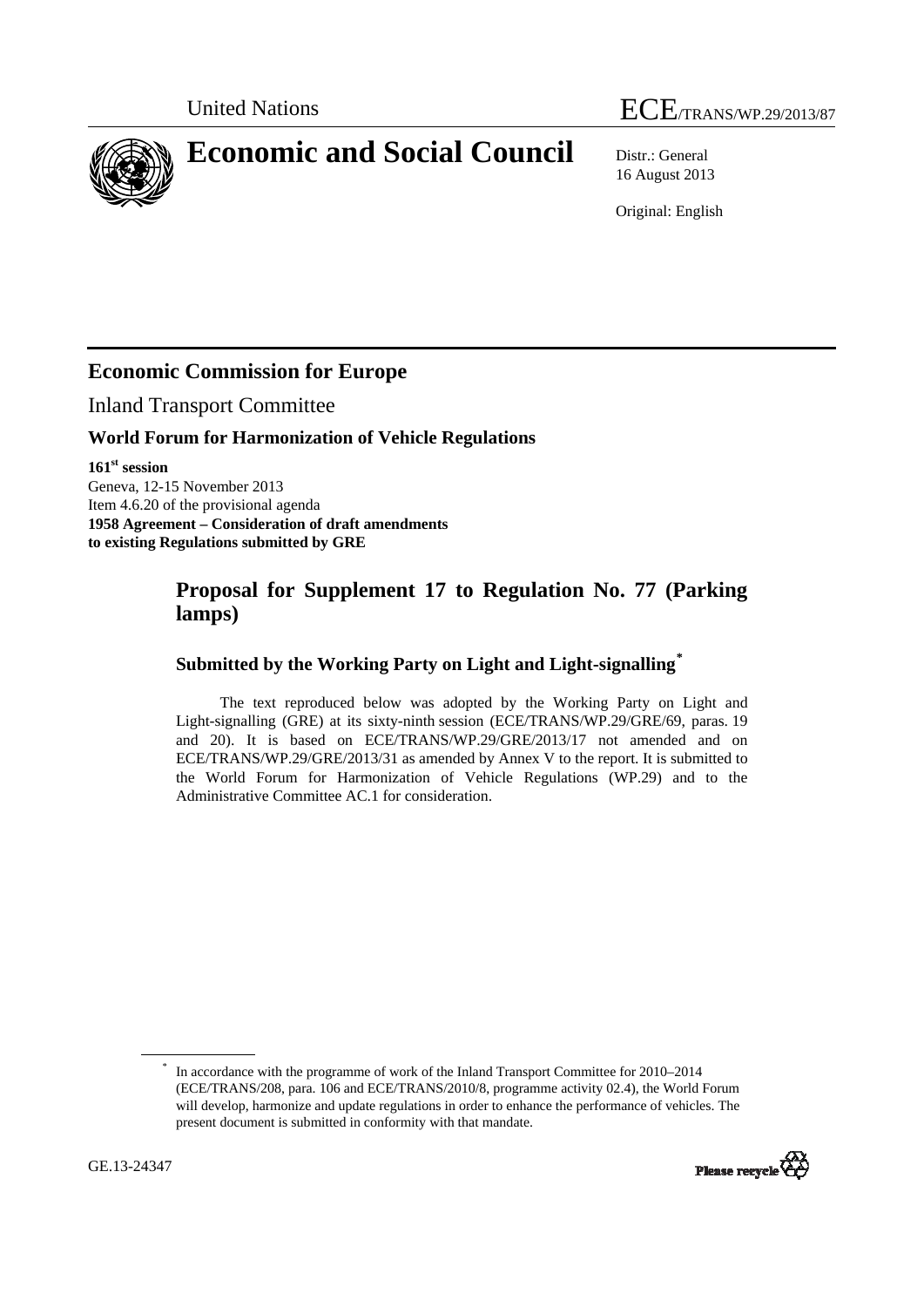*Insert a new paragraph 3.2.4.*, to read:

"3.2.4. In the case of a non-replaceable filament lamp(s) or light source module(s) equipped with non-replaceable filament lamp(s), the documents according to paragraph 6.5. of this Regulation."

*Insert a new paragraph 6.5.,* to read:

" $6.5$ . In the case of non-replaceable filament lamp(s) or light source module(s) equipped with non-replaceable filament lamp(s), the applicant shall annex to the type approval documentation a report (by the light source manufacturer indicated in the type approval documentation), acceptable to the Type Approval Authority, that demonstrates compliance of these non-replaceable filament lamp(s) with the requirements as specified in paragraph 2.11. of IEC 60809, Edition 3."

*Paragraph 12.1.,* amend to read:

"12.1. Parking lamps shall be so manufactured as to conform to the type approved under this Regulation.

> The compliance with the requirements set forth in paragraphs 7. and 9. above shall be verified as follows:"

*Paragraph 12.2. (former)*, renumber as paragraph 12.1.1.

*Paragraph 12.3. (former)*, renumber as paragraph 12.1.2.

*Paragraph 12.4. (former)*, renumber as paragraph 12.2.

*Insert a new paragraph 12.3,* to read:

"12.3. In the case of non-replaceable filament lamp(s) or light source module(s) equipped with non-replaceable filament lamps, a report (by the light source manufacturer indicated in the type approval documentation) shall demonstrate compliance of these non-replaceable filament lamp(s) with lifetime requirements and, in the case of colour coated filament lamps, also with colour endurance requirements, as specified in paragraph 2.11. of IEC 60809, Edition 3."

*Annex 5, paragraphs 1.2. to 1.3.,* amend to read:

- "1.2. With respect to photometric performances, the conformity of mass-produced lamps shall not be contested if, when testing according to paragraph 8. of this Regulation, the photometric performances as set forth in paragraph 7. of this Regulation of any lamp chosen at random and equipped with a standard light source, or when the lamps are equipped with non-replaceable light sources (filament lamps or other), and when all measurements are made at 6.75 V, 13.5 V or 28.0 V respectively:
- 1.2.1. No measured value deviates unfavourably by more than 20 per cent from the values prescribed in this Regulation.

For the minimum values required throughout the fields specified in Annex 3 the respective maximum deviations of the measured values shall correspond to the values shown in the table below:

| Required minimum value | Equivalent 20 per cent | Equivalent 30 per cent |
|------------------------|------------------------|------------------------|
|                        |                        |                        |
| .05                    | ന                      | 0٦ (                   |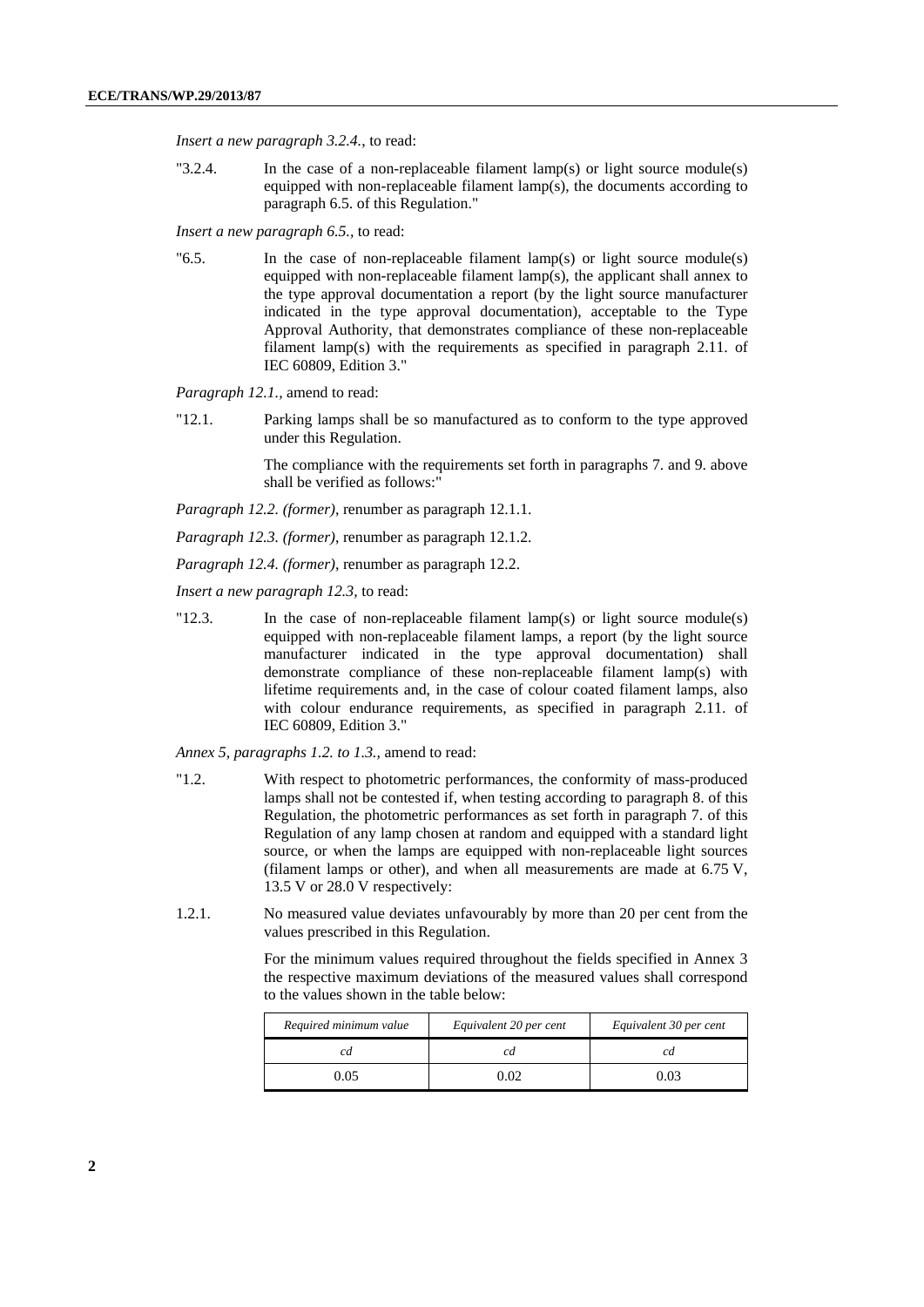- 1.2.2. In the case of a lamp equipped with a replaceable light source, if results of the test described above do not meet the requirements, tests on lamps shall be repeated using another standard light source.
- 1.3. The chromaticity coordinates shall be complied with when the lamp is equipped with a standard light source, or for lamps equipped with nonreplaceable light sources (filament lamps or other), when the colorimetric characteristics are verified with the light source present in the lamp."

*Annex 5, insert new paragraphs 1.4. to 1.4.2.*, to read:

- "1.4. In the case of non-replaceable filament lamp(s) or light source module(s) equipped with non-replaceable filament lamps, at any conformity of production check:
- 1.4.1. The holder of the approval mark shall demonstrate the use in normal production and show the identification of the non-replaceable filament lamp(s) as indicated in the type approval documentation;
- 1.4.2. In the case where doubt exists in respect to compliance of the non-replaceable filament lamp(s) with lifetime requirements and/or, in the case of colour coated filament lamps, with colour endurance requirements, as specified in paragraph 2.11. of IEC 60809, Edition 3, conformity shall be checked (by the light source manufacturer indicated in the type approval documentation) as specified in paragraph 2.11. of IEC 60809, Edition 3."

*Annex 6,* amend to read:

### **"Annex 6**

#### **Minimum requirements for sampling by an inspector**

- 1. General
- 1.1. The conformity requirements shall be considered satisfied from a mechanical and a geometric standpoint, in accordance with the requirements of this Regulation, if any, if the differences do not exceed inevitable manufacturing deviations.
- 1.2. With respect to photometric performances, the conformity of mass-produced parking lamps shall not be contested if, when testing according to paragraph 8. of this Regulation, the photometric performances as set forth in paragraph 7. to this Regulation of any lamp chosen at random and equipped with a standard light source, or when the lamps are equipped with non-replaceable light sources (filament lamps or other), and when all measurements are made at 6.75 V, 13.5 V or 28.0 V respectively:
- 1.2.1. According to the requirements in paragraph 1.2.1. of Annex 5 to this Regulation are met.
- 1.2.2. In the case of a lamp equipped with a replaceable light source, if results of the test described above do not meet the requirements, tests on lamps shall be repeated using another standard light source.
- 1.2.3. Lamps with apparent defects are disregarded.
- 1.3. The chromaticity coordinates shall be complied with when the lamp is equipped with a standard light source, or for lamps equipped with non-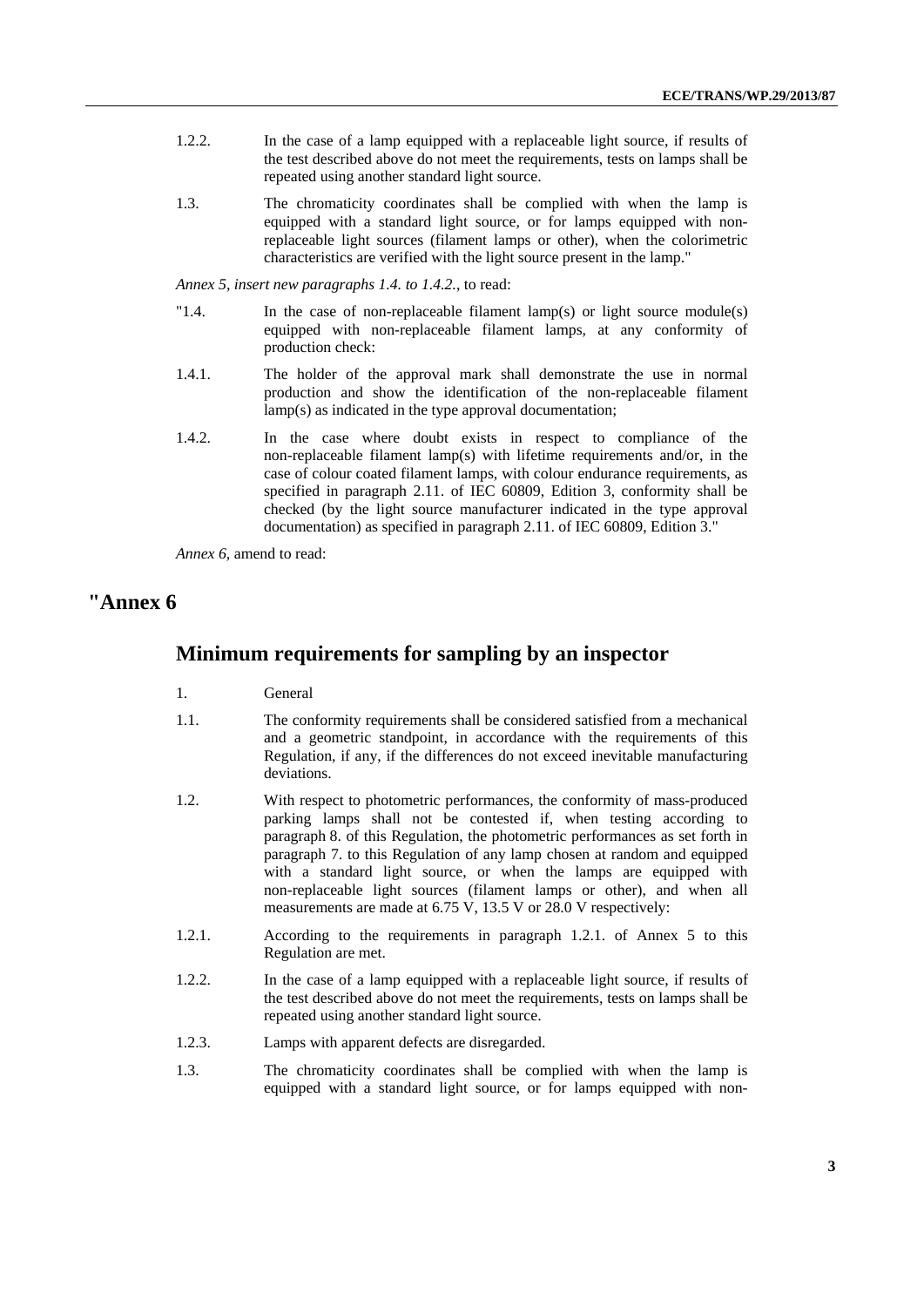replaceable light sources (filament lamps or other), when the colorimetric characteristics are verified with the light source present in the lamp.

2. First sampling

In the first sampling four parking lamps are selected at random. The first sample of two is marked A, the second sample of two is marked B.

2.1. The conformity of mass-produced parking lamps shall not be contested if the deviation of any specimen of samples A and B (all four lamps) is not more than 20 per cent.

> In the case, that the deviation of both lamps of sample A is not more than 0 per cent, the measurement can be closed.

2.2. The conformity of mass-produced parking lamps shall be contested if the deviation of at least one specimen of sample A or B is more than 20 per cent.

> The manufacturer shall be requested to bring his production in line with the requirements (alignment) and a repeated sampling according to paragraph 3. below shall be carried out within two months' time after the notification. The samples A and B shall be retained by the Technical Service until the entire Conformity of Production process is finished.

3. First repeated sampling

A sample of four lamps is selected at random from stock manufactured after alignment.

The first sample of two is marked C, the second sample of two is marked D.

3.1. The conformity of mass-produced parking lamps shall not be contested if the deviation of any specimen of samples C and D (all four lamps) is not more than 20 per cent.

> In the case, that the deviation of both lamps of sample  $C$  is not more than 0 per cent the measurement can be closed.

- 3.2. The conformity of mass-produced parking lamps shall be contested if the deviation of at least:
- 3.2.1. One specimen of sample C or D is more than 20 per cent but the deviation of all specimen of these samples is not more than 30 per cent.

The manufacturer shall be requested again to bring his production in line with the requirements (alignment).

A second repeated sampling according to paragraph 4. below shall be carried out within two months' time after the notification. The samples C and D shall be retained by the Technical Service until the entire Conformity of Production process is finished.

3.2.2. One specimen of sample C or D is more than 30 per cent.

In this case the approval shall be withdrawn and paragraph 5. below shall be applied.

4. Second repeated sampling

A sample of four lamps is selected at random from stock manufactured after alignment.

The first sample of two is marked E, the second sample of two is marked F.